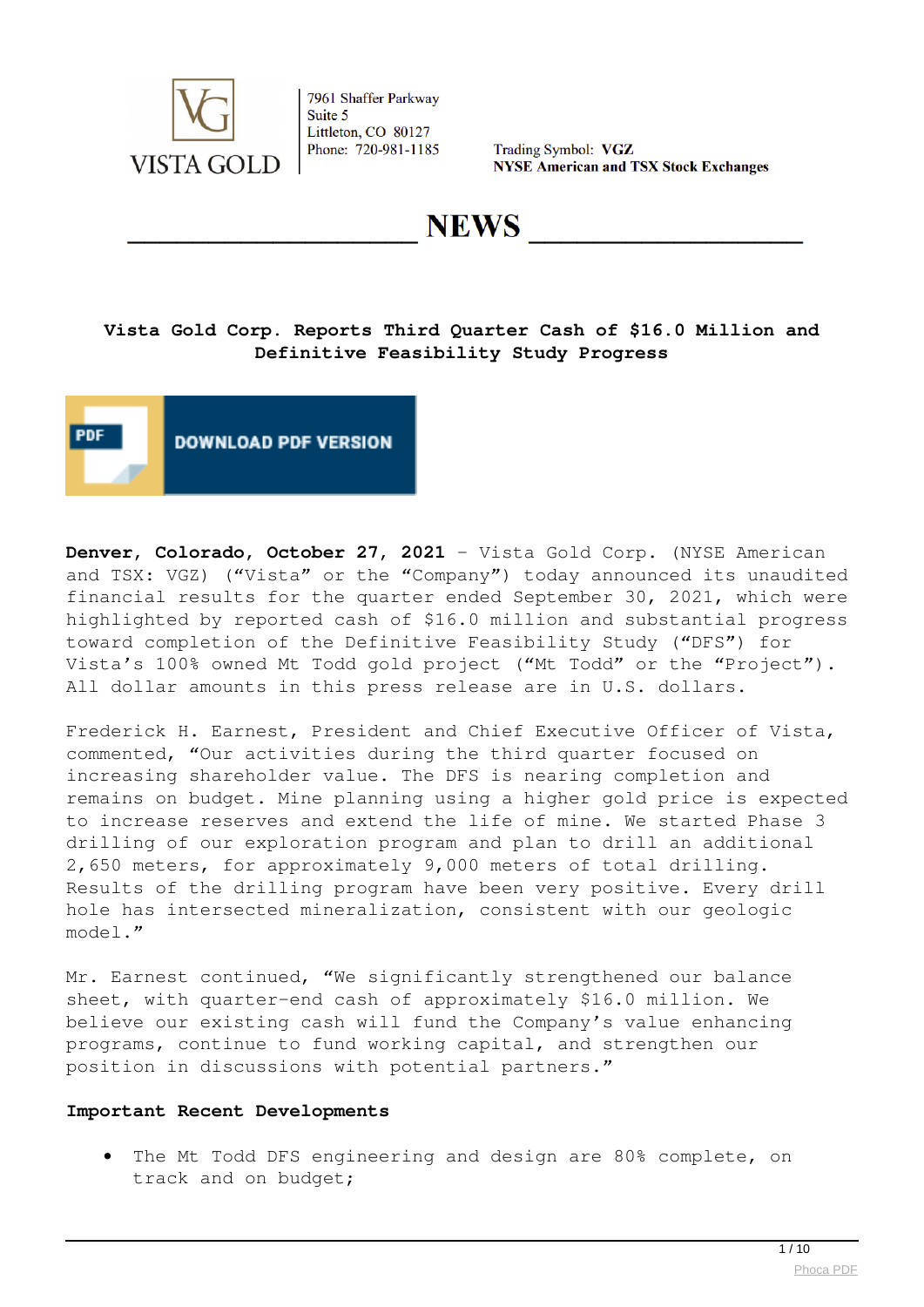

Trading Symbol: VGZ **NYSE American and TSX Stock Exchanges** 

**NEWS** 

## **Vista Gold Corp. Reports Third Quarter Cash of \$16.0 Million and Definitive Feasibility Study Progress**

- Completed Phase 2 of the ongoing exploration drilling program and started Phase 3 drilling; and
- Ended Q3 2021 with cash and cash equivalents of \$16.0 million and zero debt.

### **Definitive Feasibility Study**

Engineering and design for the Mt Todd DFS are 80% complete. With new mine plans at higher gold prices, the DFS is expected to result in a larger reserve and longer mine life. This DFS will address recommendations from the 2019 pre-feasibility study, reflect minor updates of the Project design to be consistent with the approved Mine Management Plan, and advance the level of engineering and detailed costing in all areas of the Project. We are also evaluating several trade-off opportunities (e.g., contract power generation, contract mining and autonomous truck haulage).

#### **Accretive Development Strategy**

The process to seek a strategic partner is advancing, despite COVIDrelated travel restrictions. In particular, mining companies outside Australia have been hindered in their ability to complete site visits and perform other in-country due diligence activities. Nonetheless, we continued to see strong interest in Mt Todd. The Australian government recently announced it will begin to ease international travel restrictions for its fully vaccinated citizens and permanent residents beginning in November. The Australian government is working to define a plan to allow international travel by foreigners, but this will likely not occur until sometime in early 2022. Once Australia's borders re-open, we expect opportunities for on-site due diligence to increase.

#### **Positive Drilling Results**

To demonstrate the resource potential at Mt Todd, the Company is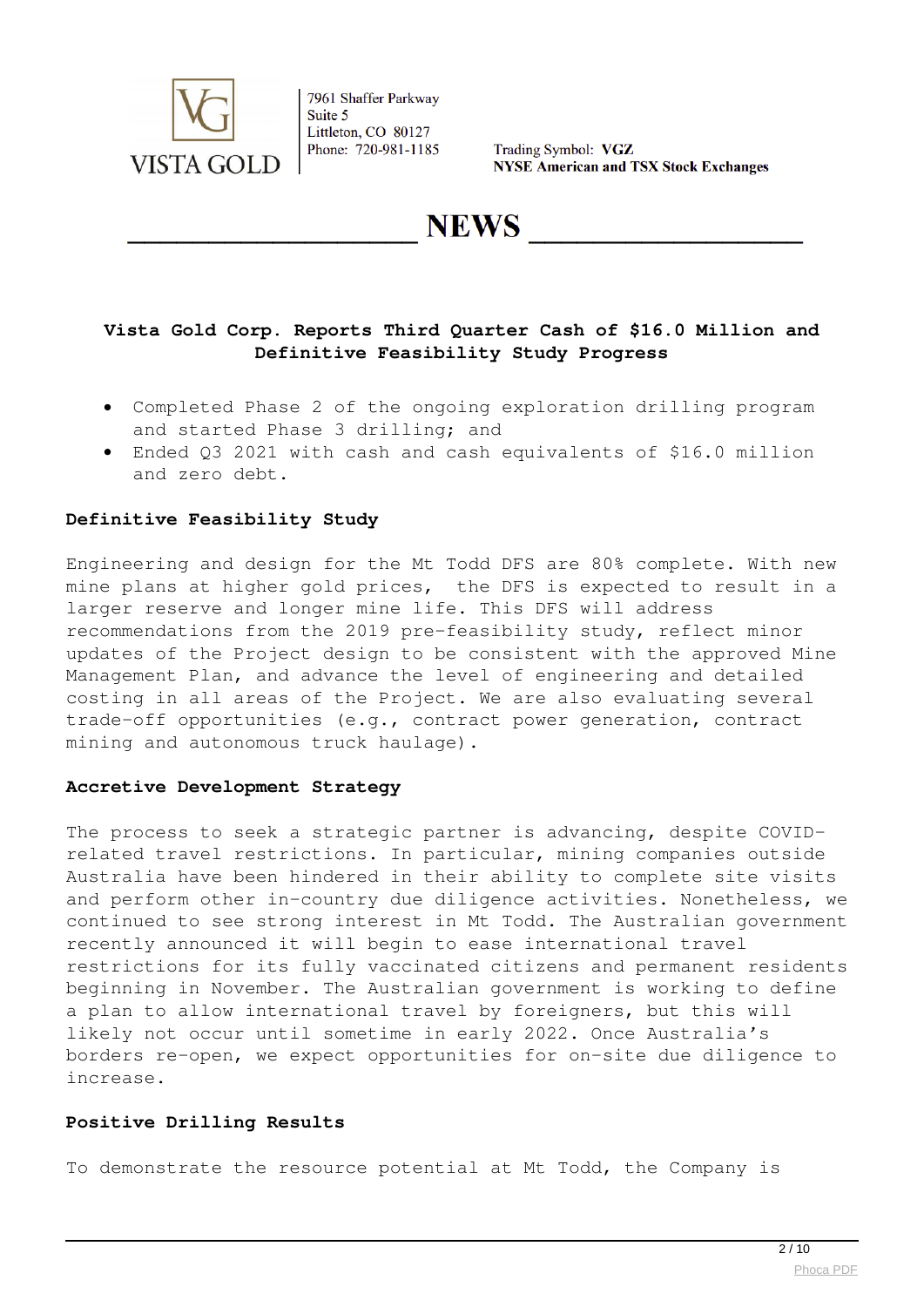

Trading Symbol: VGZ **NYSE American and TSX Stock Exchanges** 

## **NEWS**

## **Vista Gold Corp. Reports Third Quarter Cash of \$16.0 Million and Definitive Feasibility Study Progress**

drilling exploration targets adjacent to the Batman deposit and extending northeast to the Quigleys deposit, all within our mining licenses. The drilling program has focused on identifying connecting structures and mineralization between previously interpreted discreet deposits and the potential for efficient resource growth with future drilling along strike from the Batman deposit approximately 1.9 Km north to the Golf-Tollis/Penguin targets. Two principal types of structures are present in Figure 1; the red dashed lines represent structures with Batman-style sheeted vein mineralization and the light blue lines represent the connecting structures. The dark blue dashed lines show what are believed to be faults.

To date, Vista has completed 18 planned holes and drilled 6,365 meters in Phases 1 and 2 of the current program. Every drill hole has intersected mineralization consistent with our geologic model. Phase 3 drilling started in September and will include an additional 2,650 meters of drilling extending to Quigleys. Drilling is expected to continue into 2022. Our goal is to demonstrate the regional potential along a ~5.4 Km portion of the +24 Km Batman-Driffield Trend and to outline areas where future drilling can be undertaken to efficiently define additional gold resources.

## **Figure 1 – Relationship of known structural trends relative to existing mineral deposits and exploration targets**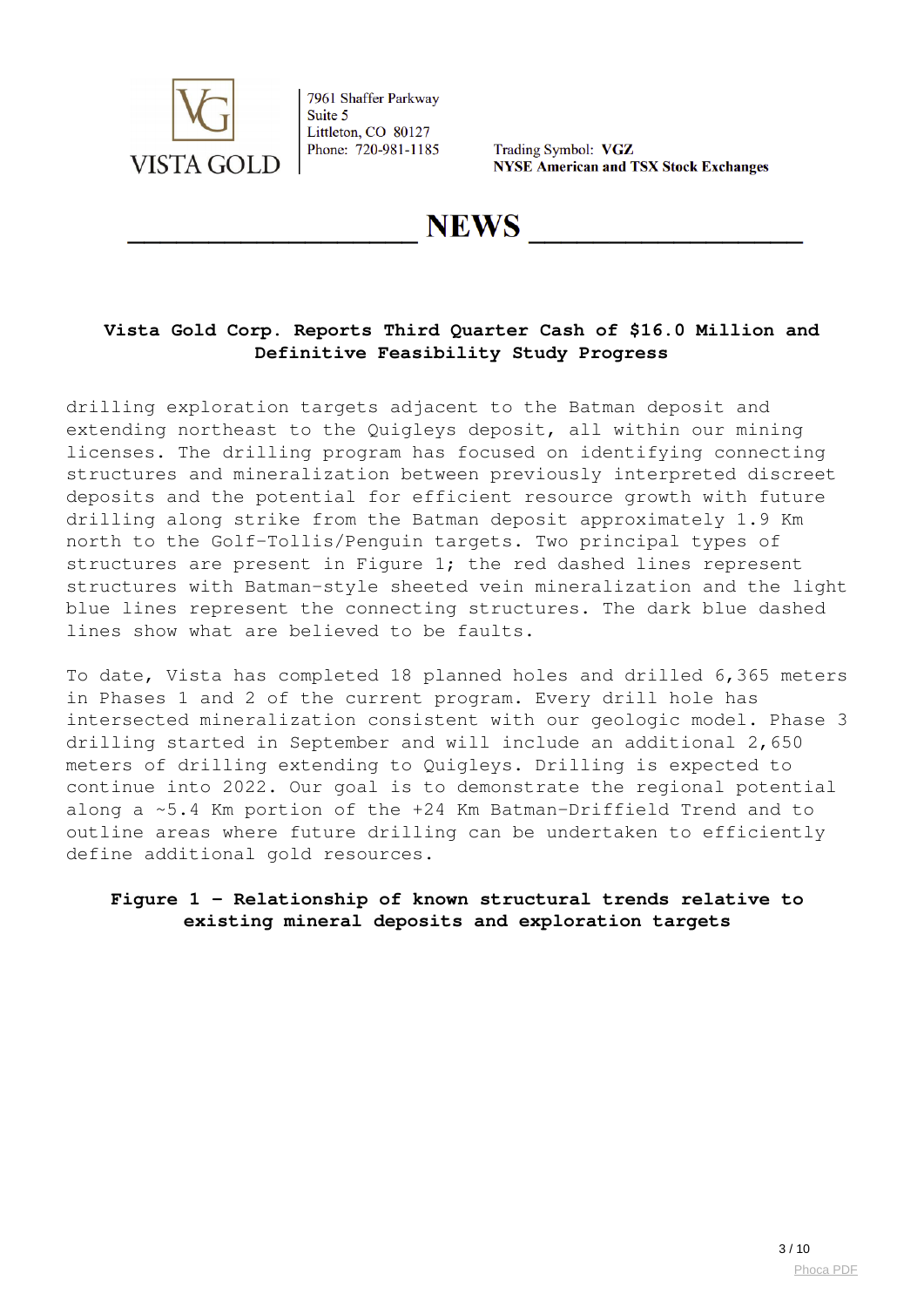

Trading Symbol: VGZ<br>NYSE American and TSX Stock Exchanges

**Vista Gold Corp. Reports Third Quarter Cash of \$16.0 Million and Definitive Feasibility Study Progress**

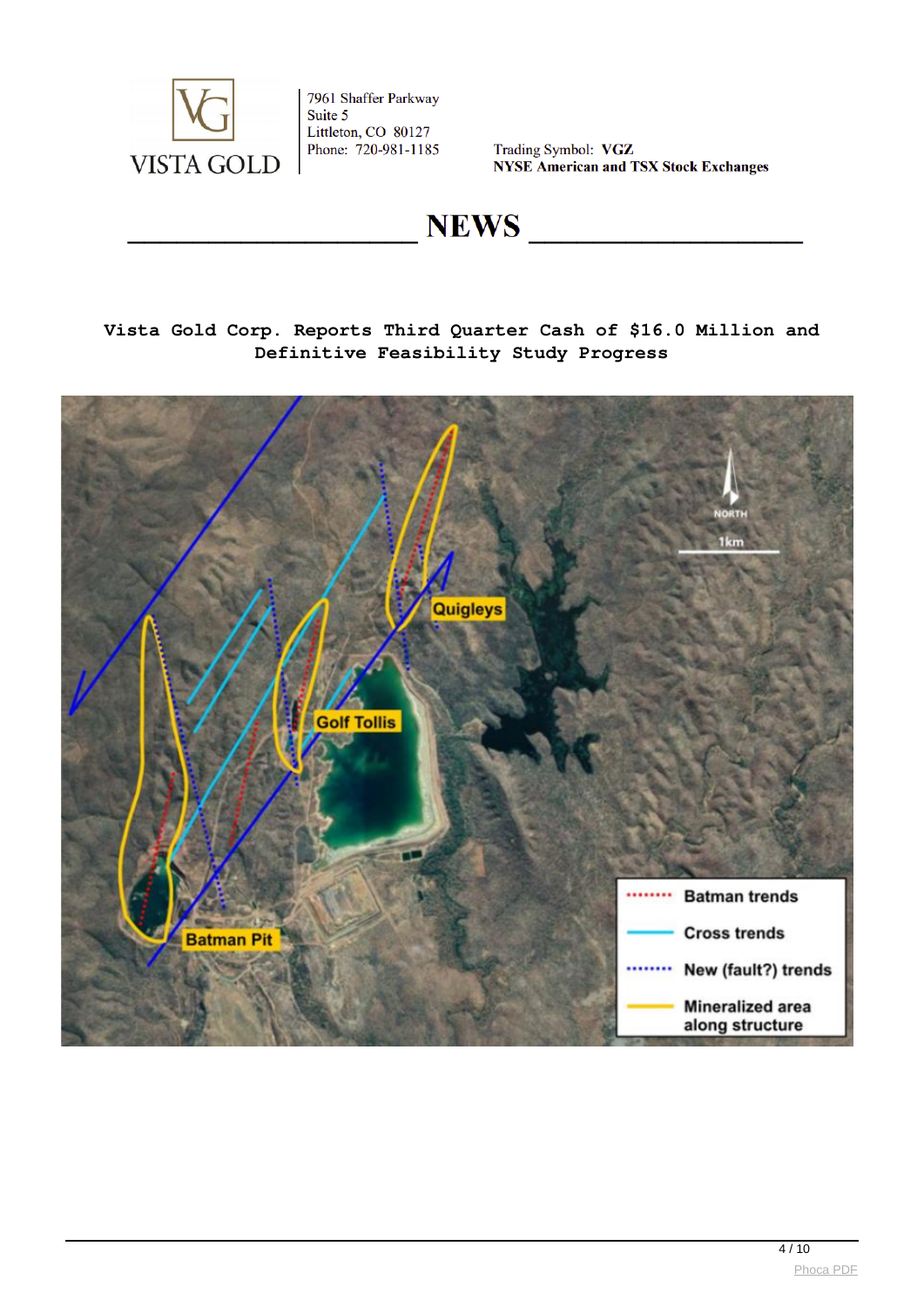

Trading Symbol: VGZ **NYSE American and TSX Stock Exchanges** 

**NEWS** 

## **Vista Gold Corp. Reports Third Quarter Cash of \$16.0 Million and Definitive Feasibility Study Progress**

#### **Summary of Q3 2021 Financial Results**

On September 30, 2021, cash and cash equivalents totaled \$16.0 million, which included net proceeds of \$12.3 million from the Company's July 2021 public offering.

Vista reported a net loss of \$3.1 million or \$0.02 per share for the three months ended September 30, 2021, compared to net income of \$4.2 million or \$0.05 per share reported for the three months ended September 30, 2020. The three month period ended September 30, 2020 included a gain of \$3.5 million related to the sale of the Los Reyes project. The loss for the current quarter was in line with management's expectations.

#### **Management Conference Call**

Management's quarterly conference call to review financial results for the quarter ended September 30, 2021 and to discuss corporate and project activities is scheduled on Thursday, October 28, 2021 at 10:00 am MDT (12:00 pm EDT).

Participant Toll Free: (844) 898-8648 Participant International: (647) 689-4225 Conference ID: 8590039

This call will also be archived and available at [www.vistagold.com](http://www.vistagold.com) after October 28, 2021. Audio replay will be available through November 18, 2021 by calling toll-free in North America (855) 859-2056 or (404) 537-3406.

If you are unable to access the audio or phone-in on the day of the conference call, please email your questions to [ir@vistagold.com](mailto:ir@vistagold.com).

#### **About Vista Gold Corp.**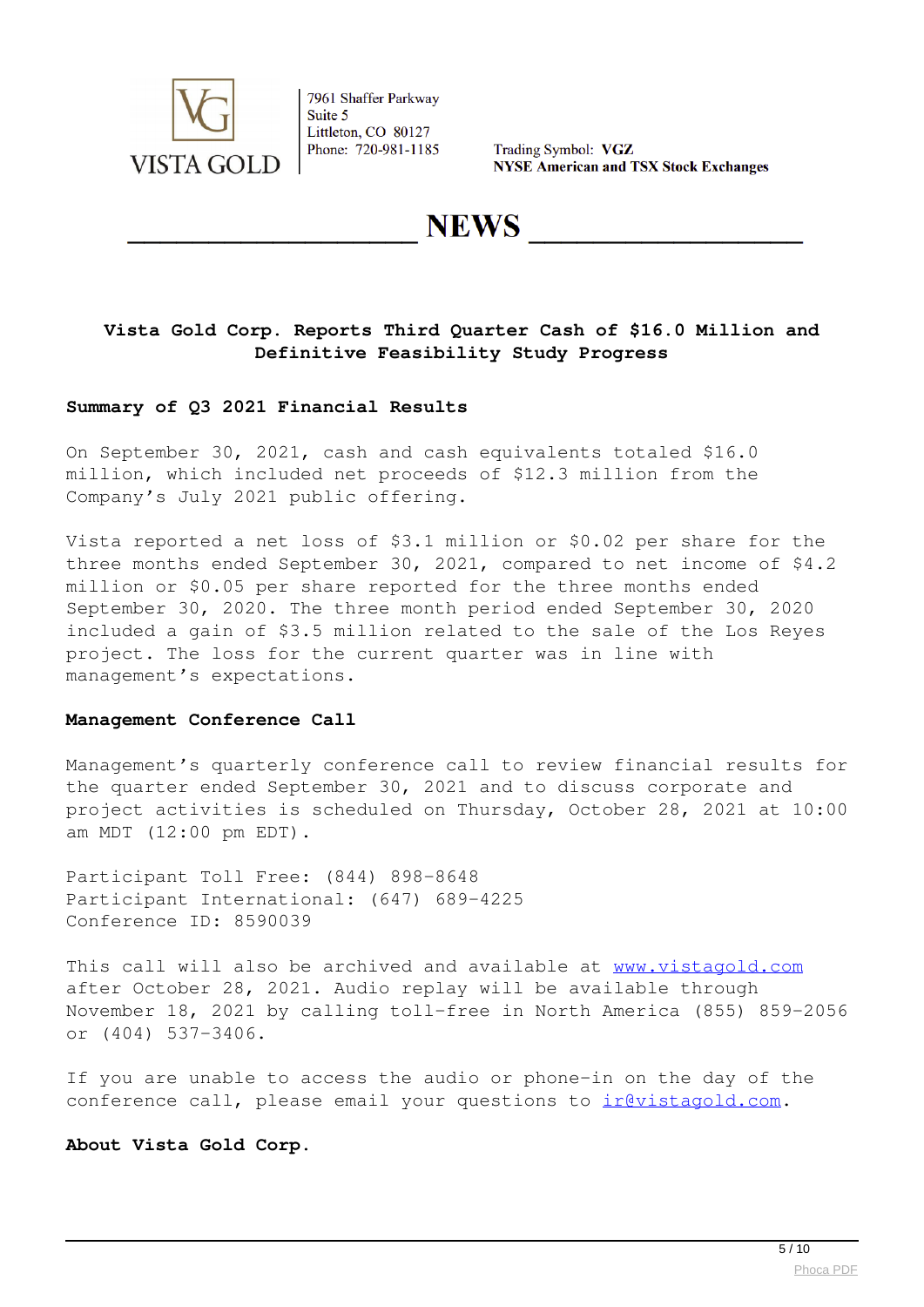

Trading Symbol: VGZ **NYSE American and TSX Stock Exchanges** 

**NEWS** 

## **Vista Gold Corp. Reports Third Quarter Cash of \$16.0 Million and Definitive Feasibility Study Progress**

Vista is a gold project developer. The Company's flagship asset is the Mt Todd gold project located in the Tier 1, mining friendly jurisdiction of Northern Territory, Australia. Situated approximately 250 km southeast of Darwin, Mt Todd is the largest undeveloped gold project in Australia and, if developed as presently designed, would potentially be Australia's fourth largest gold producer on an annual basis, with lowest tertile in-country and global all-in sustaining costs. All major operating and environmental permits have now been approved.

For further information, please contact Pamela Solly, Vice President of Investor Relations, at (720) 981-1185.

#### **Forward Looking Statements**

This press release contains forward-looking statements within the meaning of the U.S. Securities Act of 1933, as amended, and U.S. Securities Exchange Act of 1934, as amended, and forward-looking information within the meaning of Canadian securities laws. All statements, other than statements of historical facts, included in this press release that address activities, events or developments that we expect or anticipate will or may occur in the future, including such things as our belief that management is nearing completion of a DFS; our expectation that the DFS will address recommendations from the 2019 pre-feasibility study and include minor updates of the Project design to be consistent with the approved Mining Management Plan and engineering and detailed costing in areas of the Project; our belief that using a higher gold price for mine planning purposes is expected to increase reserves and the life of mine; our expectation that our existing cash will fund the Company's value enhancing programs, continue to fund working capital, and strengthen our position in discussions with potential partners; our expectation to drill an additional 2,650 meters in Phase 3 of the drill program and continue drilling into 2022; our expectation to advance on-site due diligence activities with potential partners once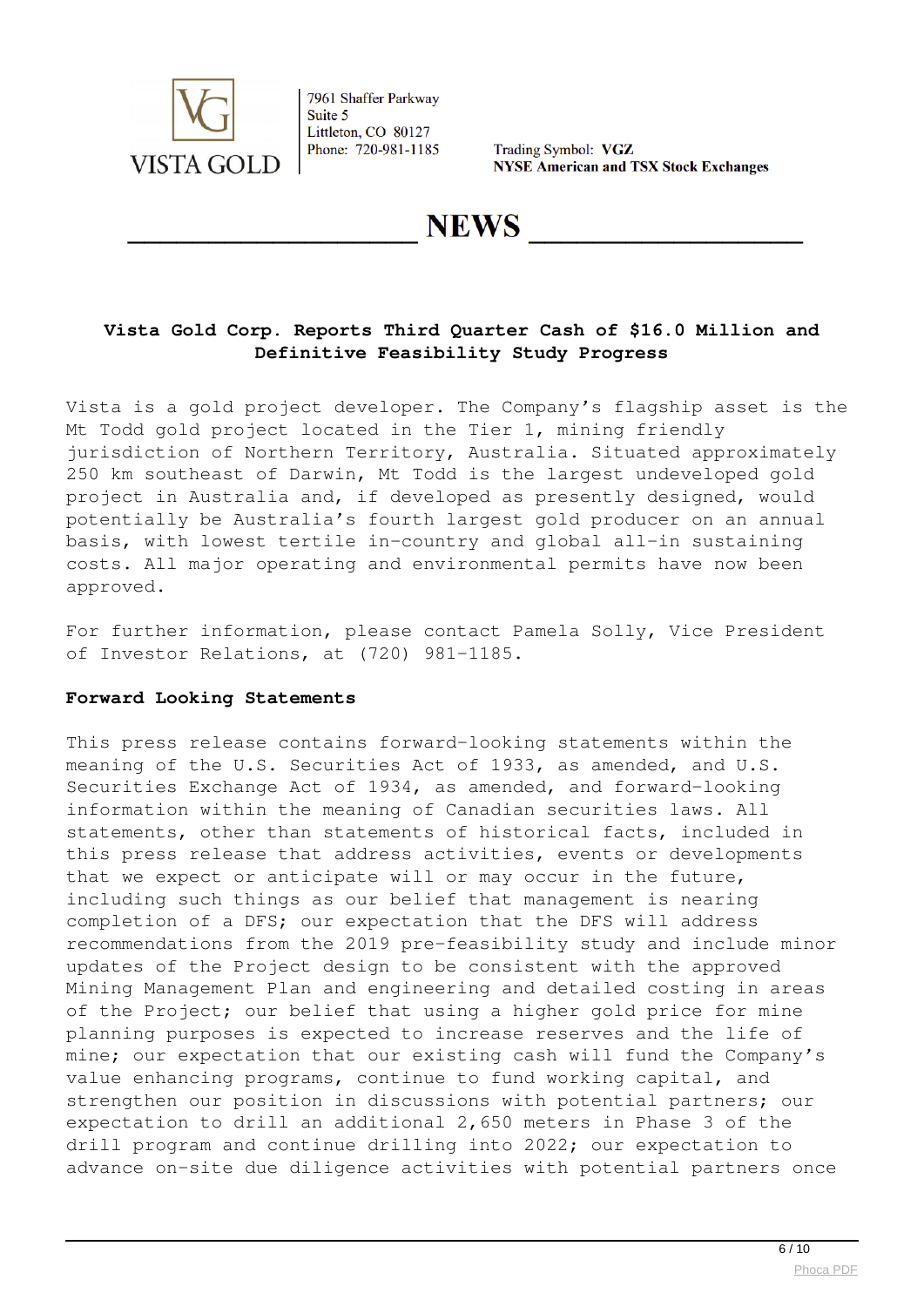

Trading Symbol: VGZ **NYSE American and TSX Stock Exchanges** 

**NEWS** 

## **Vista Gold Corp. Reports Third Quarter Cash of \$16.0 Million and Definitive Feasibility Study Progress**

Australia's borders re-open; and our belief that Mt Todd is the largest undeveloped gold project in Australia and, if developed as presently designed, would potentially be Australia's fourth largest gold producer on an annual basis, with lowest tertile in-country and global all-in sustaining costs are forward-looking statements and forward-looking information. The material factors and assumptions used to develop the forward-looking statements and forward-looking information contained in this press release include the following: our approved business plans, exploration and assay results, results of our test work for process area improvements, mineral resource and reserve estimates and results of preliminary economic assessments, prefeasibility studies and feasibility studies on our projects, if any, our experience with regulators, and positive changes to current economic conditions and the price of gold. When used in this press release, the words "optimistic," "potential," "indicate," "expect," "intend," "hopes," "believe," "may," "will," "if," "anticipate," and similar expressions are intended to identify forward-looking statements and forward-looking information. These statements involve known and unknown risks, uncertainties and other factors which may cause the actual results, performance or achievements of the Company to be materially different from any future results, performance or achievements expressed or implied by such statements. Such factors include, among others, uncertainties inherent in the exploration of mineral properties, the possibility that future exploration results will not be consistent with the Company's expectations; there being no assurance that the exploration program or programs of the Company will result in expanded mineral resources; uncertainty of resource and reserve estimates, uncertainty as to the Company's future operating costs and ability to raise capital; risks relating to cost increases for capital and operating costs; risks of shortages and fluctuating costs of equipment or supplies; risks relating to fluctuations in the price of gold; the inherently hazardous nature of mining-related activities; potential effects on our operations of environmental regulations in the countries in which it operates; risks due to legal proceedings; risks relating to political and economic instability in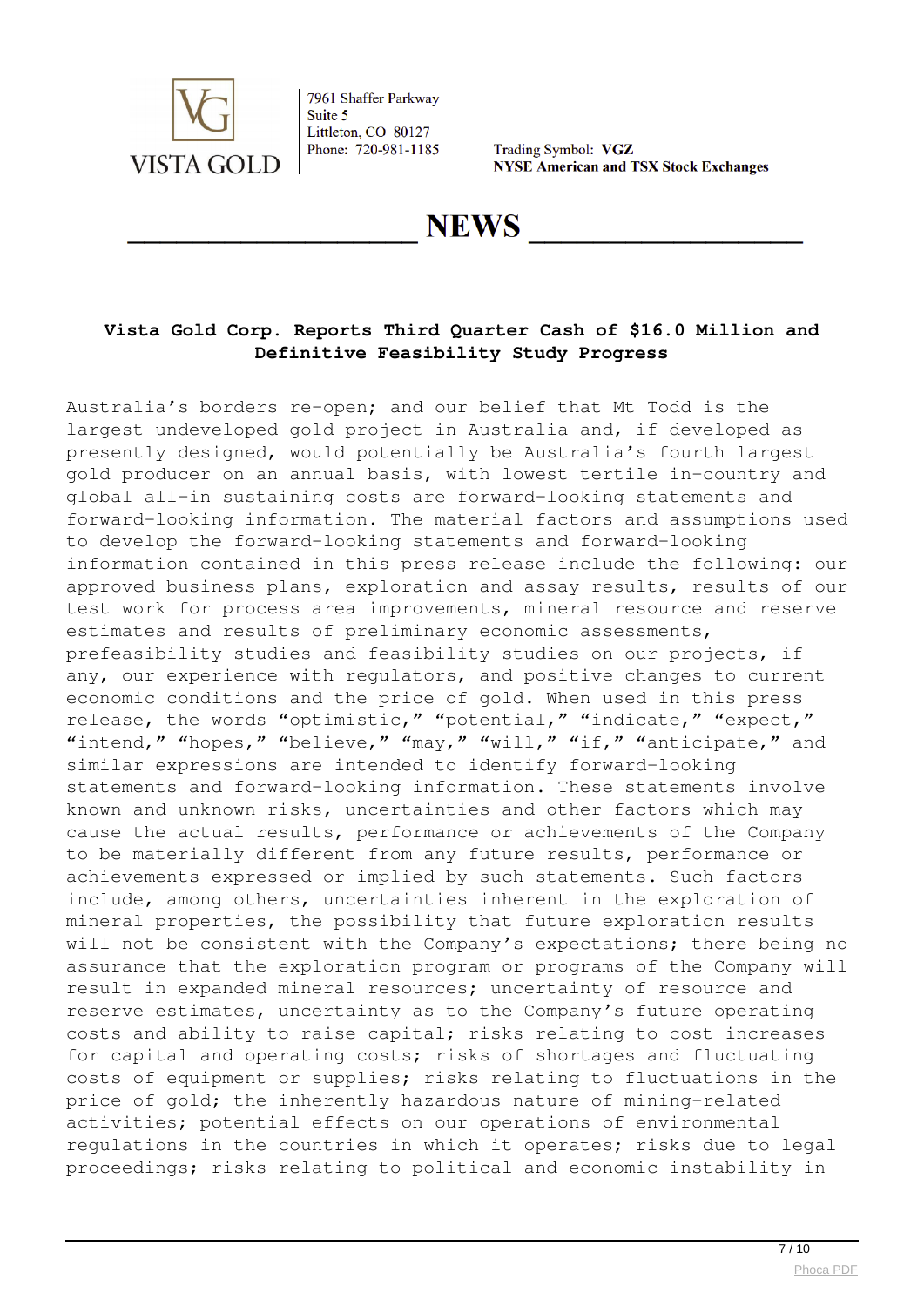

Trading Symbol: VGZ **NYSE American and TSX Stock Exchanges** 

## **NEWS**

## **Vista Gold Corp. Reports Third Quarter Cash of \$16.0 Million and Definitive Feasibility Study Progress**

certain countries in which it operates; uncertainty as to the results of bulk metallurgical test work; and uncertainty as to completion of critical milestones for Mt Todd; as well as those factors discussed under the headings "Note Regarding Forward-Looking Statements" and "Risk Factors" in the Company's latest Annual Report on Form 10-K as filed February 25, 2021 and other documents filed with the U.S. Securities and Exchange Commission and Canadian securities regulatory authorities. Although we have attempted to identify important factors that could cause actual results to differ materially from those described in forward-looking statements and forward-looking information, there may be other factors that cause results not to be as anticipated, estimated or intended. Except as required by law, we assume no obligation to publicly update any forward-looking statements or forward-looking information; whether as a result of new information, future events or otherwise.

#### **Cautionary Note to United States Investors**

The United States Securities and Exchange Commission ("SEC") limits disclosure for U.S. reporting purposes to mineral deposits that a company can economically and legally extract or produce. The technical reports referenced in this press release uses the terms defined in Canadian National Instrument 43-101 – Standards of Disclosure for Mineral Projects ("NI 43-101") and the Canadian Institute of Mining, Metallurgy and Petroleum (the "CIM") – CIM Definition Standards on Mineral Resources and Mineral Reserves, adopted by the CIM Council, as amended (the "CIM Definition Standards"). These standards are not the same as reserves under the SEC's Industry Guide 7 and may not constitute reserves or resources under the SEC's newly adopted disclosure rules to modernize mineral property disclosure requirements ("SEC Modernization Rules"), which became effective February 25, 2019 and will be applicable to the Company in its annual report for the fiscal year ending December 31, 2021. Under the currently applicable SEC Industry Guide 7 standards, a "final" or "bankable" feasibility study is required to report reserves, the three-year historical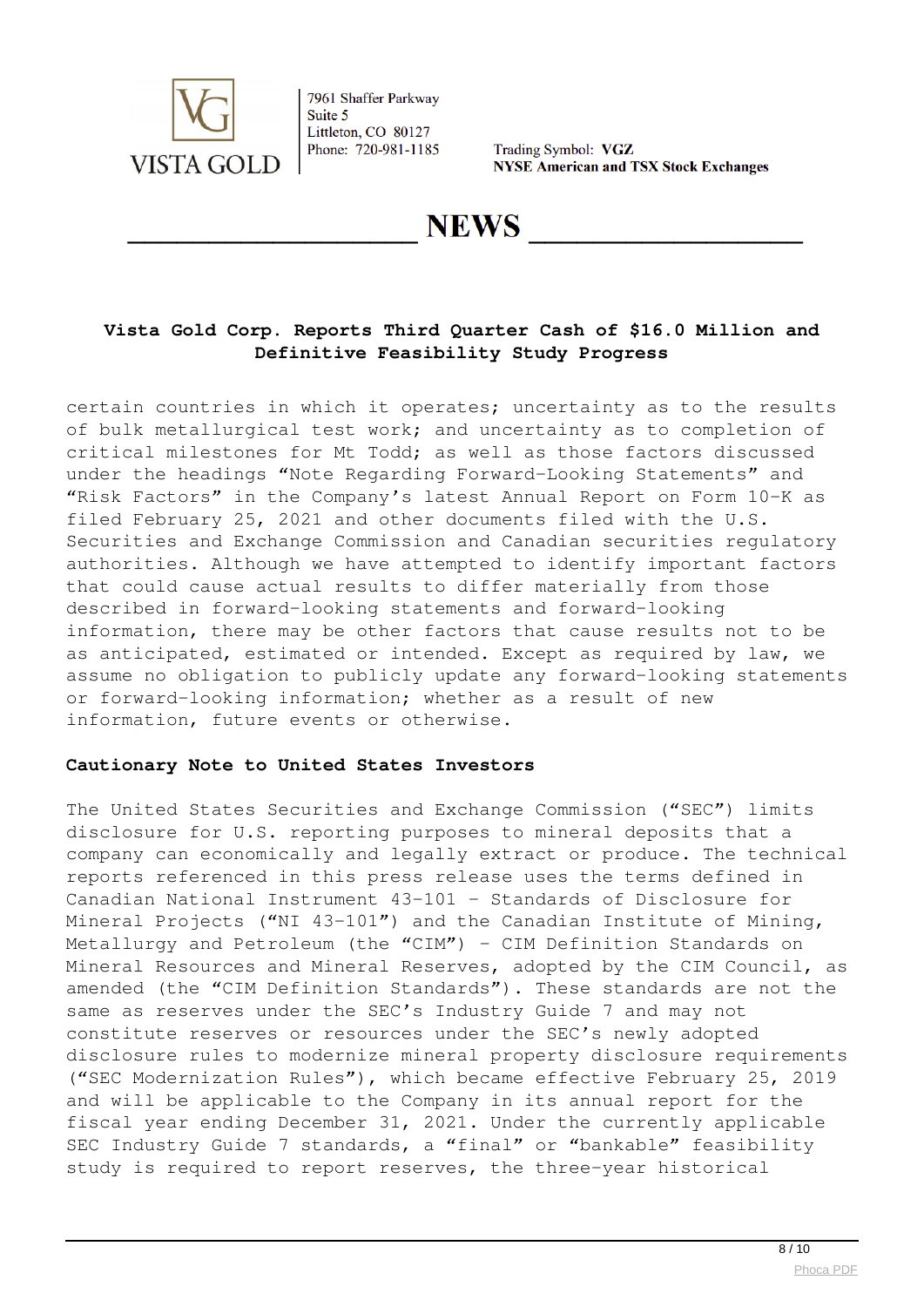

Trading Symbol: VGZ **NYSE American and TSX Stock Exchanges** 

**NEWS** 

## **Vista Gold Corp. Reports Third Quarter Cash of \$16.0 Million and Definitive Feasibility Study Progress**

average price is used in any reserve or cash flow analysis to designate reserves and all necessary permits and government approvals must be filed with the appropriate governmental authority. Additionally, the technical reports uses the terms "measured resources", "indicated resources", and "measured & indicated resources". We advise U.S. investors that while these terms are Canadian mining terms as defined in accordance with NI 43-101, such terms are not recognized under SEC Industry Guide 7 and normally are not permitted to be used in reports and registration statements filed with the SEC. Mineral resources described in the technical reports have a great amount of uncertainty as to their economic and legal feasibility. The SEC normally only permits issuers to report mineralization that does not constitute SEC Industry Guide 7 compliant "reserves" as in-place tonnage and grade, without reference to unit measures. "Inferred resources" have a great amount of uncertainty as to their existence, and great uncertainty as to their economic and legal feasibility. It cannot be assumed that any or all part of an inferred resource will ever be upgraded to a higher category. **U.S. Investors are cautioned not to assume that any part or all of mineral deposits in these categories will ever be converted into SEC Industry Guide 7 reserves.**

Under the SEC Modernization Rules, the definitions of "proven mineral reserves" and "probable mineral reserves" have been amended to be substantially similar to the corresponding CIM Definition Standards and the SEC has added definitions to recognize "measured mineral resources", "indicated mineral resources" and "inferred mineral resources" which are also substantially similar to the corresponding CIM Definition Standard. However there are differences between the definitions and standards under the SEC Modernization Rules and those under the CIM Definition Standards and therefore once the Company begins reporting under the SEC Modernization Rules there is no assurance that the Company's mineral reserve and mineral estimates will be the same as those reported under CIM Definition Standards as contained in the technical reports prepared under CIM Definition